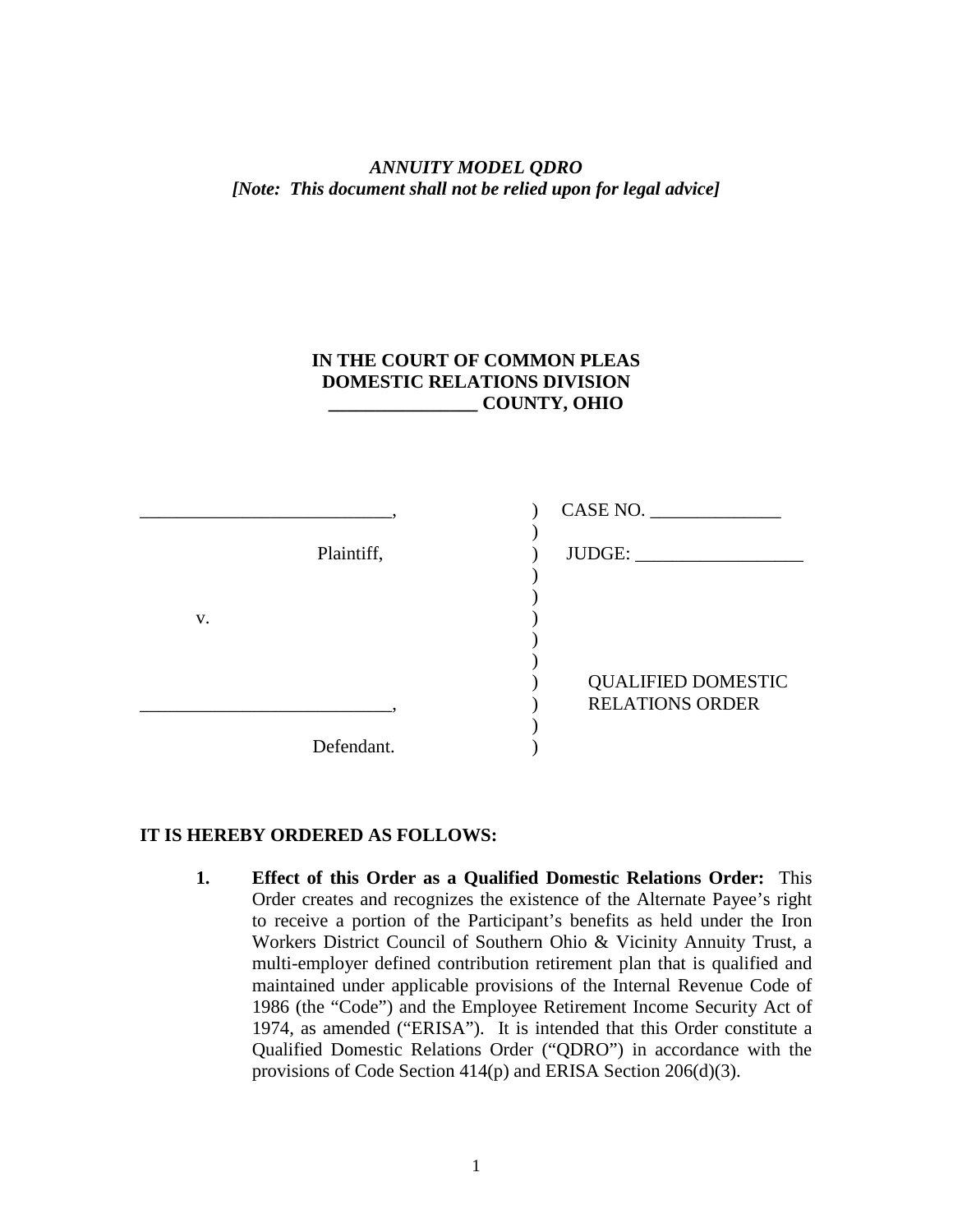**2. Participant Information:** The name, last known address, Social Security number and date of birth of the "Participant" are:

| Name:              |  |  |
|--------------------|--|--|
|                    |  |  |
|                    |  |  |
|                    |  |  |
| <b>Birth Date:</b> |  |  |

The Participant shall have the duty to notify the Plan Administrator in writing of any changes in his mailing address subsequent to the entry of this Order. The Participant designates himself to receive all notices regarding the status of this Order and all matters related thereto.

**3. Alternate Payee Information:** The name, last known address, Social Security number and date of birth of the "Alternate Payee" are:

The Alternate Payee shall have the duty to notify the Plan Administrator in writing of any changes in her mailing address subsequent to the entry of this Order. The Alternate Payee designates herself to receive all notices regarding the status of this Order and all matters related thereto.

**4. Plan Name:** The name of the plan to which this Order applies is the <u>Iron</u> Workers District Council of Southern Ohio & Vicinity Annuity Trust (hereinafter, the "Plan"). The administrative office of the Plan is currently located at 1470 Worldwide Place, Vandalia, Ohio 45377. Further, any successor plan to the Plan or any other plan(s) to which liability for provision of the Participant's benefits described below is incurred shall also be subject to the terms of this Order. In addition, any benefits accrued by the Participant under a predecessor plan or any other defined contribution plan, where liability for benefits accrued under such predecessor plan or other defined contribution plan has been transferred to the Plan, shall also be subject to the terms of this Order.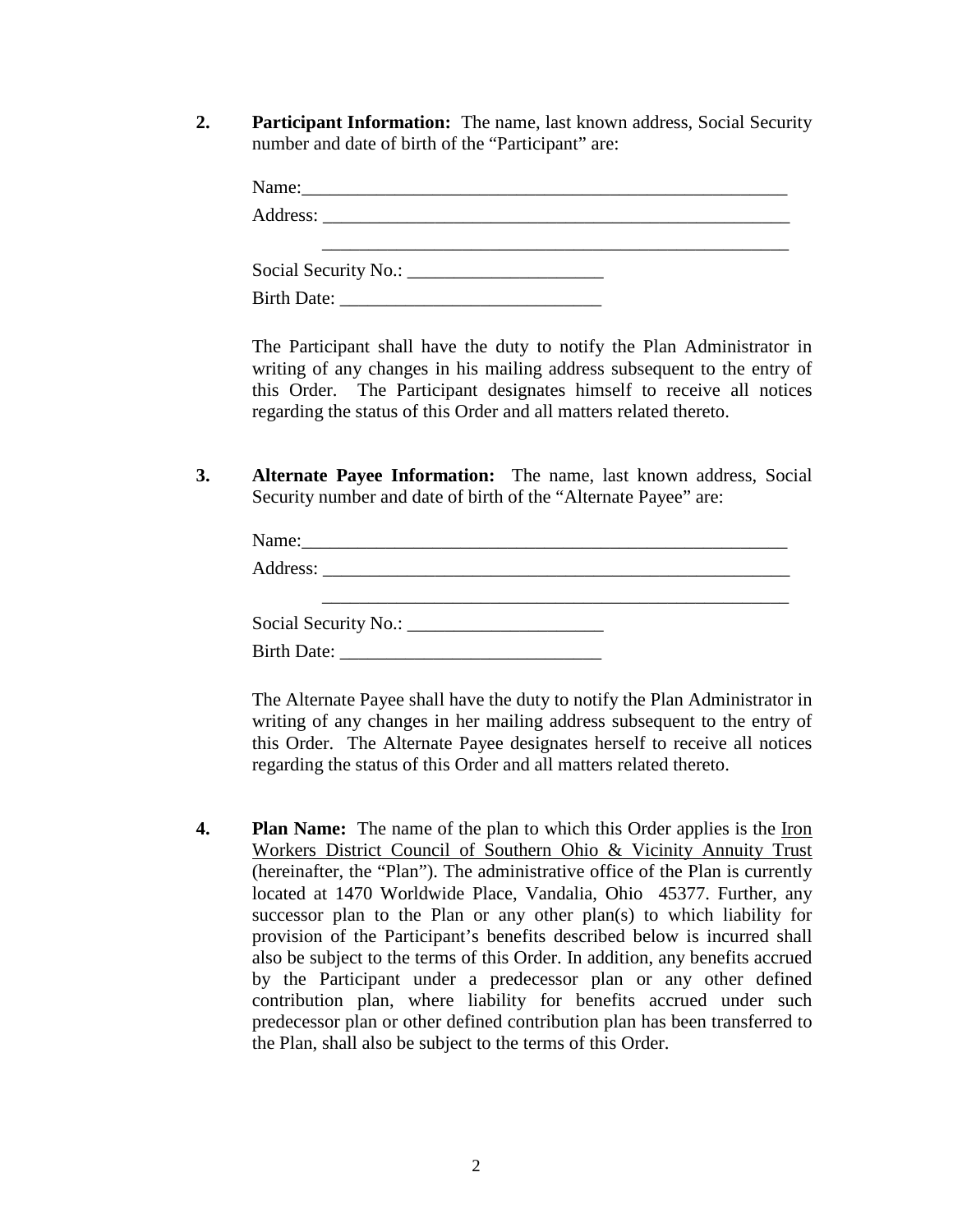- **5. Pursuant to State Domestic Relations Law:** This Order is entered pursuant to the authority granted in the applicable domestic relations laws of the State of \_\_\_\_\_\_\_.
- **6. For Provision of Marital Property Rights:** This Order relates to the provision of marital property rights and/or spousal support to the Alternate Payee as a result of a final order or decree of divorce or dissolution, as the case may be, between the Participant and Alternate Payee.
- **7. Amount of Alternate Payee's Benefit:** The Alternate Payee is awarded the following interest under the Plan as her sole property.
	- **[Specify exact dollar amount as of the date of division, or a percentage of Participant's vested Plan account determined as of the date of division or a specific Plan Valuation Date. [Please note that the date of division must be on or after October 1, 2009]**
	- **Specify from which contribution sources and/or investment fund(s) the interest will be taken, or a broad allocation method, e.g. on a pro-rata basis.**
	- **Specify whether the amount of the Alternate Payee's Plan interest will be adjusted for gains or losses from the date of division. [Please note that the date of division must be on or after October 1, 2009]**
	- **Specify if there is an outstanding participant loan as of the date of division, and how such loan is to be treated for purposes of the Order. Specifically, state whether the loan be "included" in or "excluded" from the Participant's account balance when determining the Alternate Payee's benefit.**
	- **Specify whether the Plan's QDRO processing fee of Six-Hundred Dollars (\$600.00) should be assessed to either the Participant or the Alternate Payee exclusively, or split between the Parties (specify the percentage of the fee that each party shall pay). Please note if the QDRO is silent on this issue, the fee will be assessed to the Participant in full.]**

Provided, however the amount to be reallocated to a separate account for the Alternate Payee pursuant to the Order shall not exceed the vested portion of the Participant's Plan account balance (immediately prior to the reallocation), reduced by (a) any portion of the Participant's Plan Account attributable to any outstanding participant loan, (b) any portion of the Participant's Plan account that is payable to another individual as an alternate payee pursuant to an order determined by the Plan Administrator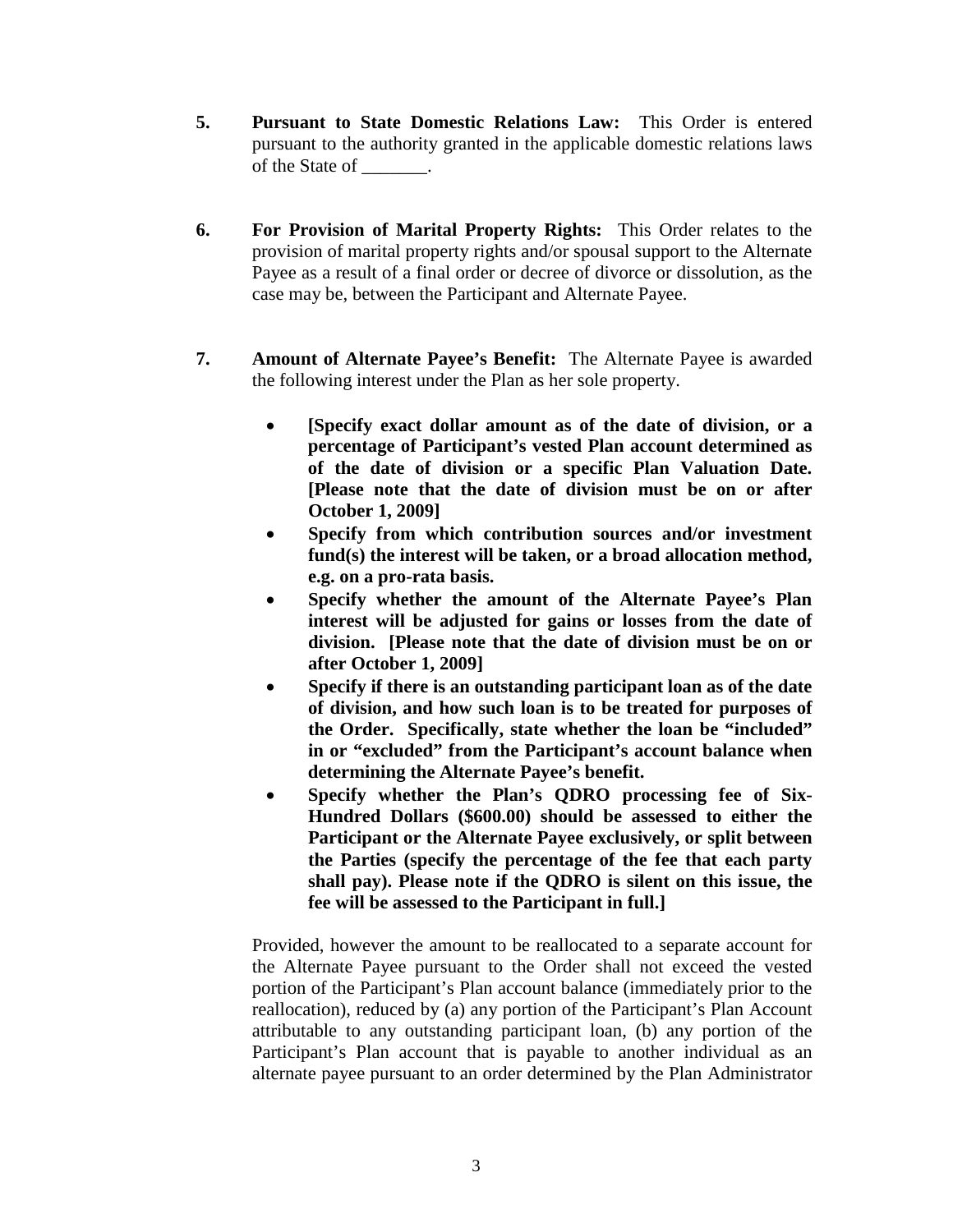to be a QDRO, and (c) any portion of the QDRO processing fee (\$600) that is assessed to the Participant.

As soon as administratively practicable after this Order has both been entered by the Court and determined by the Plan Administrator to be a QDRO, the Plan Administrator will cause an amount as specified above to be allocated to the Alternate Payee**.**

In the event that the Plan Administrator pays to the Participant any amounts that are due to the Alternate Payee (pursuant to the creation by this Order of **[his/her]** Plan interest), then the Participant shall immediately reimburse the Alternate Payee (to the extent that the Participant received erroneous payment) within **10** days of having received such amounts.

**8. Commencement Date and Form of Payment to Alternate Payee:** The Alternate Payee may elect to receive payment of **[his/her]** Plan account balance at any time after such account is established, but no later than the date on which the Participant or (in the event of death) the Participant's beneficiary receives or begins to receive payment of his or her Plan account balance.

The Alternate Payee may elect to receive payment of the Plan account balance assigned to **[him/her]** in any form permitted under the terms of the Plan at the time of distribution, other than a joint and survivor annuity (if then offered by the Plan as a form of payment). Any such distribution election shall be made on such form and in such manner as prescribed by the Plan Administrator. The Alternate Payee is understood to have the right under the Plan to request an "eligible rollover distribution," subject to the Plan's requirements for processing same and all relevant requirements under federal law pertaining to such a rollover.

**9. Rights of Alternate Payee to Designate Beneficiary.** Prior to receiving payment of **[his/her]** Plan account balance established in accordance with Section **[\_\_\_\_]** of the Order, the Alternate Payee may designate one or more beneficiaries to receive her remaining interest in the Plan upon her death. Any such beneficiary designation shall be made on such form and in such manner as prescribed by the Plan Administrator.

If the Alternate Payee dies after creation of a Plan interest on **[his/her]** behalf pursuant to this Order (following its determination as a QDRO by the Plan Administrator), payment of such interest will be made to the Alternate Payee's designated beneficiary or if none, to **[his/her]** estate.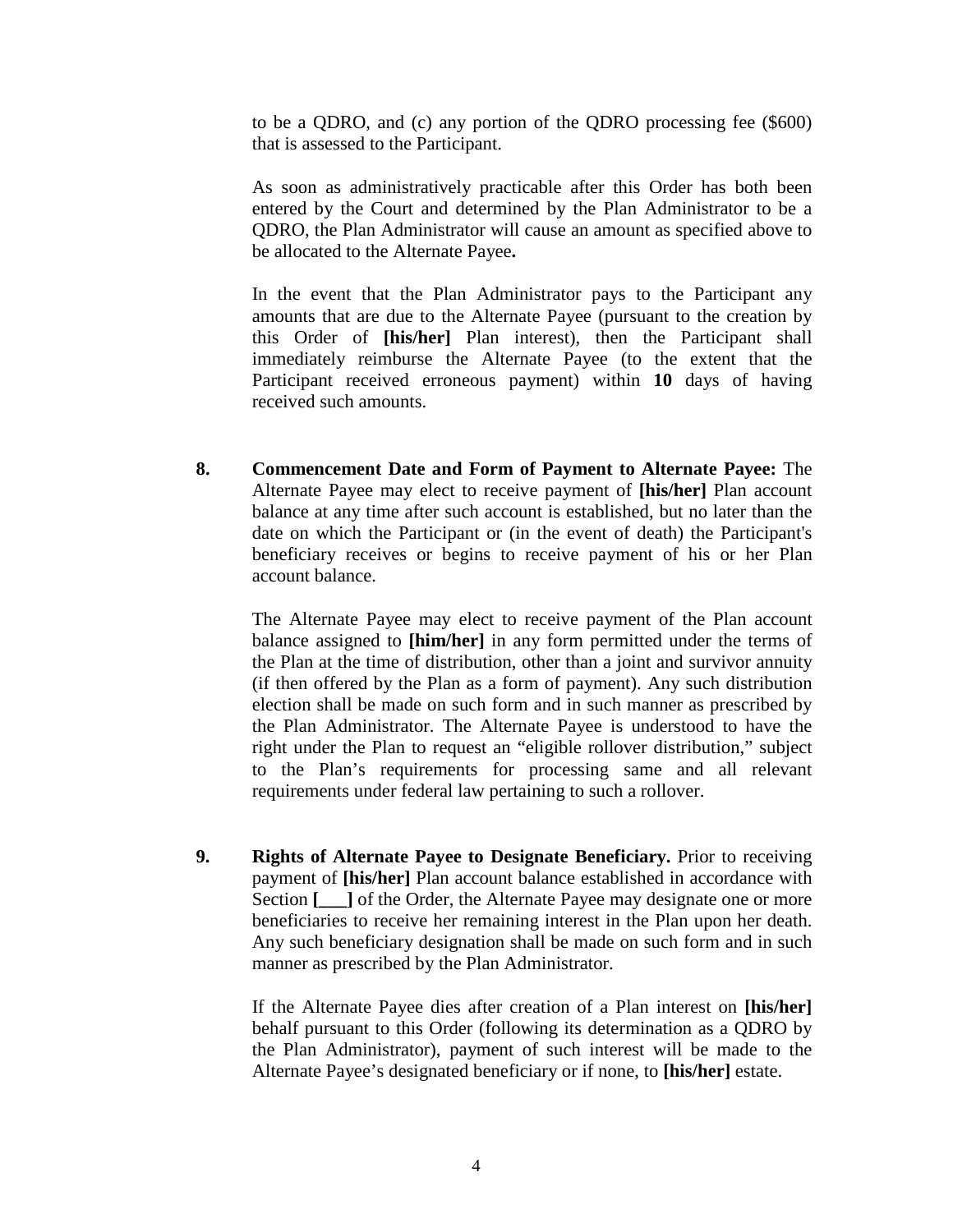- **10. Rights of Alternate Payee to Invest Account.** Prior to receiving payment of **[his/her]** Plan account balance established in accordance with Section **[\_\_\_]** of the Order, the Alternate Payee may direct the investment of such Plan account pursuant to the terms of the Plan applicable to all Participants, provided that the Alternate Payee's Plan account shall initially be invested upon allocation **[in the same funds and investment percentage as maintained by the Participant on the date of allocation] [in the [specify a default investment fund]**. Any investment election by the Alternate Payee shall be made on such form and in such manner as prescribed by the Plan Administrator for all Participants.
- **11. Death of Participant.** The death of the Participant following creation of a Plan interest on behalf of the Alternate Payee pursuant to this Order (following its determination as a QDRO by the Plan Administrator) shall not affect the right of the Alternate Payee to such Plan interest nor alter the Plan's obligation to create an account evidencing such interest, provided the Alternate Payee completes all necessary documentation as may normally be required under the Plan to create a Plan account (including but not limited to investment direction and beneficiary designation).
- **12. Savings Clause:** This Order is not intended, and shall not be construed, in such a manner as to require the Plan:
	- (a) to provide any type or form of benefit option not otherwise provided under the terms of the Plan;
	- (b) to require the Plan to provide increased benefits determined on the basis of actuarial value; or
	- (c) to require the payment of any benefits to the Alternate Payee that are required to be paid to another Alternate Payee under another order that was previously deemed to be a QDRO.
- **13. Certification of Necessary Information:** All payments made pursuant to this order shall be conditioned on the certification by the Alternate Payee and the Participant to the Plan Administrator of such information as the Plan Administrator may reasonably require from such parties to make the necessary calculation of the benefit amounts contained herein.
- **14. Qualified Status of Order:** It is the intention of the parties that this QDRO continue to qualify as a QDRO under Code Section 414(p) and ERISA Section 206(d), as the same may be amended from time to time,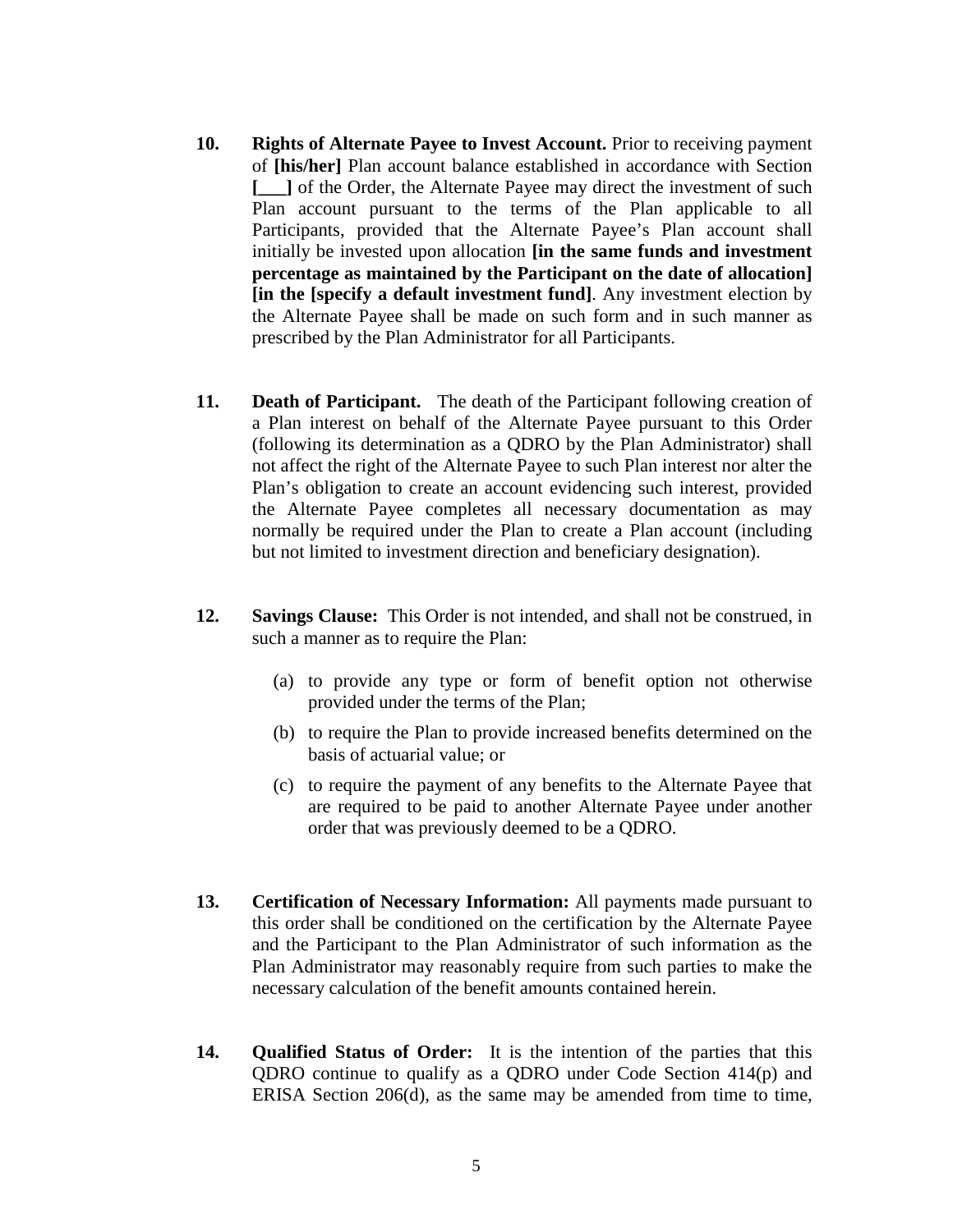and the provisions hereof shall be administered and interpreted in conformity therewith. The Plan Administrator shall reserve the right to reconfirm the qualified status of the Order at the time benefits become payable hereunder.

The Participant and Alternate Payee shall take such further action as may be necessary to ensure that a prompt determination is made by the Plan Administrator or a court of competent jurisdiction that this Order constitutes a qualified domestic relations order under applicable provisions of ERISA and the Code and that the Plan distributes the assigned benefits of the Alternate Payee to her when required to do so pursuant to this Order.

- **15. Tax Treatment of Distributions Made Under This Order:** For purposes of Code Sections 402(e)(1) and 72, the Alternate Payee shall be treated as the distributee of any distribution or payments made to the Alternate Payee under the terms of this Order and, as such, will be required to pay the appropriate federal income taxes on such distribution.
- **16. Constructive Receipt:** In the event that the Plan inadvertently pays to the Participant any benefits that are assigned to the Alternate Payee pursuant to the terms of this Order, the Participant shall immediately reimburse the Alternate Payee to the extent that he has received such benefit payments, and shall forthwith pay such amounts so received directly to the Alternate Payee within ten (10) days of receipt.
- **17. Continued Jurisdiction:** The Court shall retain jurisdiction with respect to this Order to the extent required to maintain its qualified status and the original intent of the parties as stipulated herein. The Court shall also retain jurisdiction to enter such further orders as are necessary to enforce the assignment of benefits to the Alternate Payee as set forth herein, including the re-characterization thereof as a division of benefits under another plan, as applicable, or to make an award of alimony, if applicable, in the event that the Participant fails to comply with the provisions contained above requiring said payments to the Alternate Payee.
- **18. Actions By Participant.** The Participant shall not take any actions, affirmative or otherwise, that can circumvent the terms and provisions of this Order, or that could diminish or extinguish the rights and entitlements of the Alternate Payee as set forth herein. Should the Participant take any action or inaction to the detriment of the Alternate Payee, he shall be required to make sufficient payments directly to the Alternate Payee to the